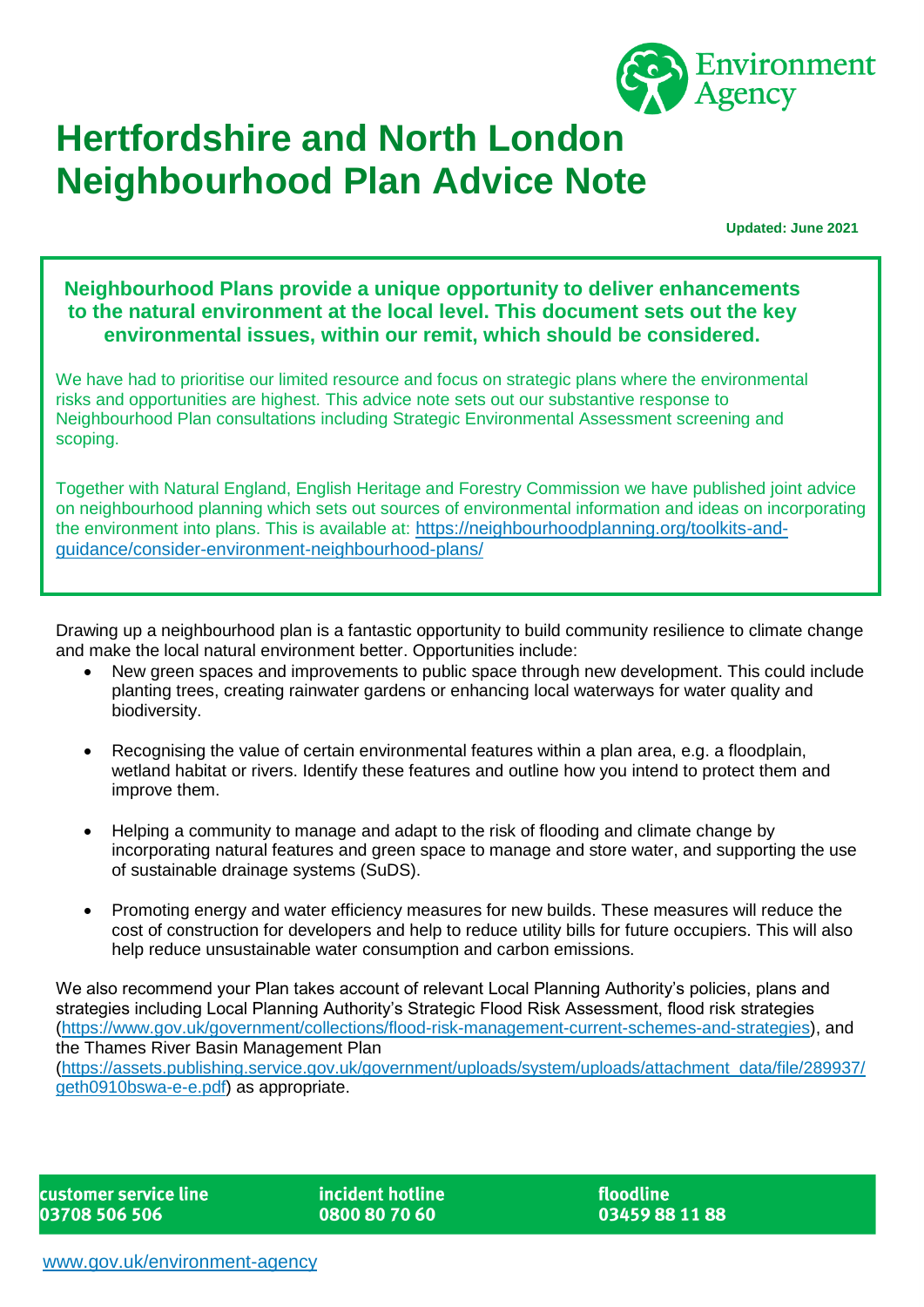

The information below explains the key issues we would consider in reviewing your Plan. We aim to reduce flood risk, while protecting and enhancing the water environment.

# **Infrastructure Delivery**

We recommend that environmental infrastructure, including habitat enhancements, water storage areas, and green space, is taken into account if the Plan looks to fund local infrastructure.

# **Flood risk**

#### **Development must be safe and should not increase the risk of flooding.**

Neighbourhood Plans should conform to national and local policies on flood risk: If a Neighbourhood Plan is proposing sites for development please check whether there are any areas of Flood Zones 2 or 3 within the proposed site allocations. You can view a site's flood zone on the Flood Map for Planning on our website:<https://flood-map-for-planning.service.gov.uk/>

If the proposed allocation is located within Flood Zone 2 or 3 you should consult the Flood Risk and Coastal Change pages of the National Planning Policy Guidance (NPPG): [http://planningguidance.communities.gov.uk/blog/guidance/flood-risk-and-coastal-change/.](http://planningguidance.communities.gov.uk/blog/guidance/flood-risk-and-coastal-change/)

Here you can determine whether the flood risk vulnerability of the proposed development and the flood zone are compatible. In accordance with national planning policy the Sequential Test should be undertaken to ensure development is directed to the areas of lowest flood risk taking into account climate change. This should be informed by the Environment Agency's Flood Map for Planning and the Local Planning Authority's Strategic Flood Risk Assessment (SFRA), if they have one. We recommend you contact the Local Planning Authority to discuss this requirement further.

If the Neighbourhood Plan proposes development in flood risk areas, the Strategic Environmental Assessment should include baseline information about the flood risks, and include it as a key sustainability issue and as an objective.

We would have concerns if development is allocated in this high risk flood zone without the Sequential Test being undertaken. It is important that your Plan also considers whether the flood risk issues associated with these sites can be safely managed to ensure development can come forward.

We can provide any flooding information which we have available – such as predicted flood levels and historical flood data. Please note that there may be a charge for this information. Please contact our Customers and Engagement Team at [HNLenquiries@environment-agency.gov.uk](mailto:HNLenquiries@environment-agency.gov.uk) for further details. In addition to the above you should also check with the Local Planning Authority's Neighbourhood Planning team with regards to other sources of flooding (such as surface water, groundwater, sewers and historic flooding) as detailed in their Strategic Flood Risk Assessment (SFRA). The Lead Local Flood Authority (LLFA), now has responsibility for local flood risk management and may hold flooding information that is not identified on our Flood Map.

#### **Climate Change Allowances**

The Local Authority's Strategic Flood Risk Assessment should indicate the extent of flood zones with likely climate change. On 19 February 2016, we published new guidance for planners and developers on how to use climate change allowances: [https://www.gov.uk/guidance/flood-risk-assessments-climate-change](https://www.gov.uk/guidance/flood-risk-assessments-climate-change-allowances)[allowances](https://www.gov.uk/guidance/flood-risk-assessments-climate-change-allowances)

customer service line 03708 506 506

incident hotline 0800 80 70 60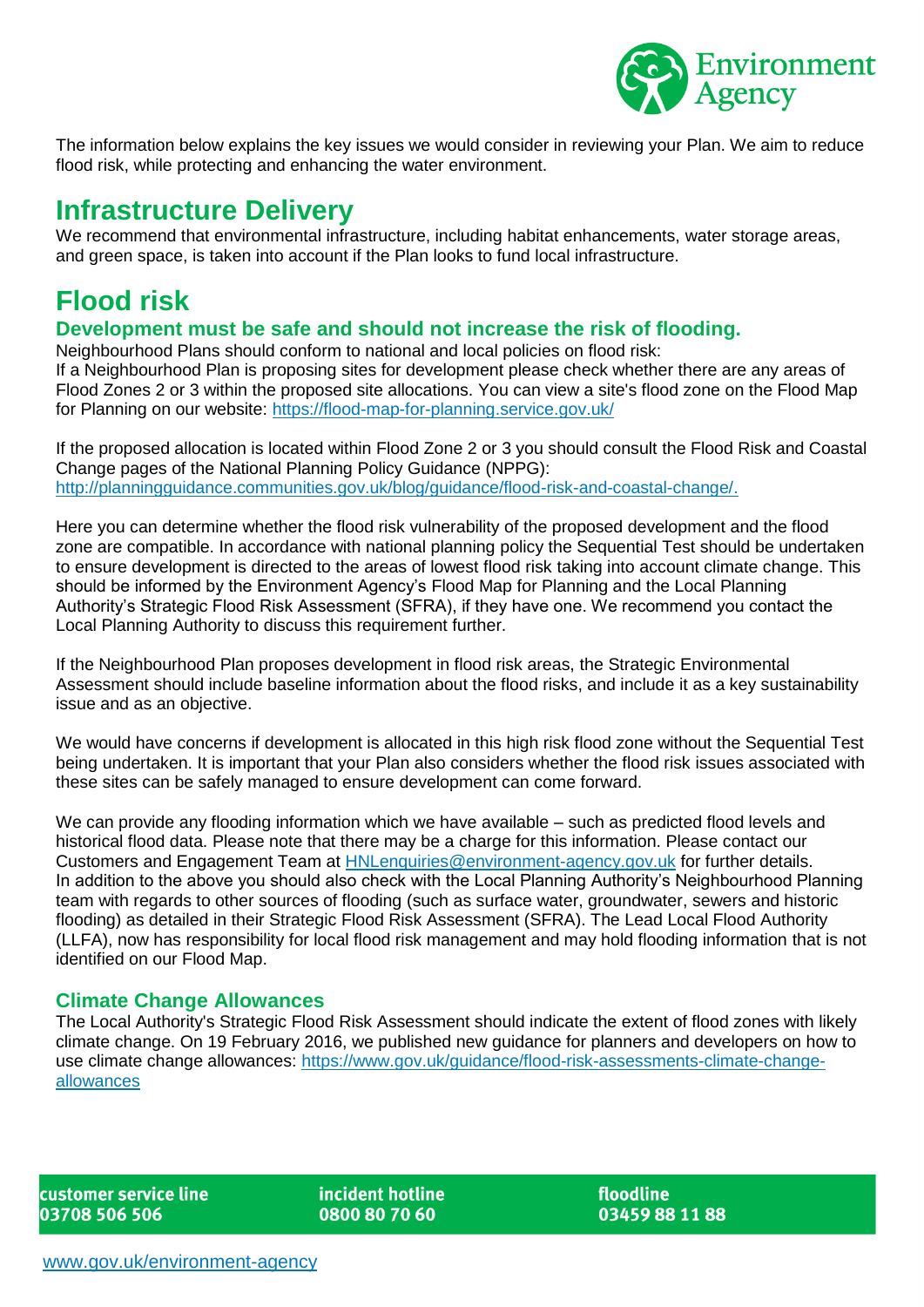

#### **Flood Defences**

Areas of your Neighbourhood Plan area, or proposed sites, may be given protection by a flood defence/alleviation scheme. Where this is the case the Plan should acknowledge this and identify the level of protection provided (including any climate change allowance). It should be noted that flood defences are intended to protect existing properties and are not to facilitate new development in areas that would otherwise be impacted by flooding. Any assessment of development behind flood defences should consider the impacts of a breach or overtopping. Where it is determined that new development should be behind a flood defence financial contributions may be sought to maintain or improve the structure.

#### **Thames Estuary 2100 (Tidal Defences)**

In line with requirements set out in the Thames Estuary 2100 (TE2100) plan, developments in this location will need to demonstrate how the flood defence could be raised in the future to meet the demands of climate change.

No activities on site should preclude access to the flood defence from maintenance or prevent the future raising of flood defences. In some cases we hold technical drawings of flood defence structures which may be of use. To request these you should contact our Customers and Engagement Team at [hnlenquiries@environment-agency.gov.uk.](mailto:hnlenquiries@environment-agency.gov.uk)

# **Ecology and Water Management**

#### **Proximity to watercourse/ Ecology**

Main rivers can be viewed on the Environment Agency's map: [https://environment.maps.arcgis.com/apps/webappviewer/index.html?id=17cd53dfc524433980cc333726a5](https://environment.maps.arcgis.com/apps/webappviewer/index.html?id=17cd53dfc524433980cc333726a56386) [6386](https://environment.maps.arcgis.com/apps/webappviewer/index.html?id=17cd53dfc524433980cc333726a56386)

The neighbourhood plan should draw upon evidence of designated or non-designated sites of nature conservation sites of international, national or local importance, and seek to ensure these sites are safeguarded and there is no degradation to these sites. The mitigation hierarchy of avoid mitigate and compensate should be followed to ensure this.

In accordance with national policy, any development proposal should avoid significant harm to biodiversity and seek to protect and enhance it; delivering **biodiversity net gain**. The forthcoming Environment Bill will mandate when enacted the demonstration of a minimum 10% biodiversity net gain using the Defra Biodiversity Metric 2.0 (or subsequent version), even where development proposals do not result in biodiversity loss. The Neighbourhood Plan could identify opportunities to incorporate requirements for achieving biodiversity and wider environmental net gains.

The provision of green infrastructure, particularly along rivers, can bring about benefits for people and wildlife. Creating networks of green space and habitats can also ensure wildlife are able to migrate and move across sites more easily enabling recovery and resilience of different wildlife species. The Neighbourhood Plan could play a role in helping to preserve, safeguard and establish green buffer zones along rivers by including policies or design guidance for their area. Even where buffer zones do not currently exist it is becoming more vital that we create them not just for the benefit of biodiversity but to reduce flood risk and increase our resilience to climate change.

This is a key way in which we can carry out our legal duty to further and promote the ecological and landscape value of rivers and land associated with them. In urban areas, in particular, rivers have often been degraded by past development, and we expect that any new development should go some way to redress the balance.

customer service line 03708 506 506

incident hotline 0800 80 70 60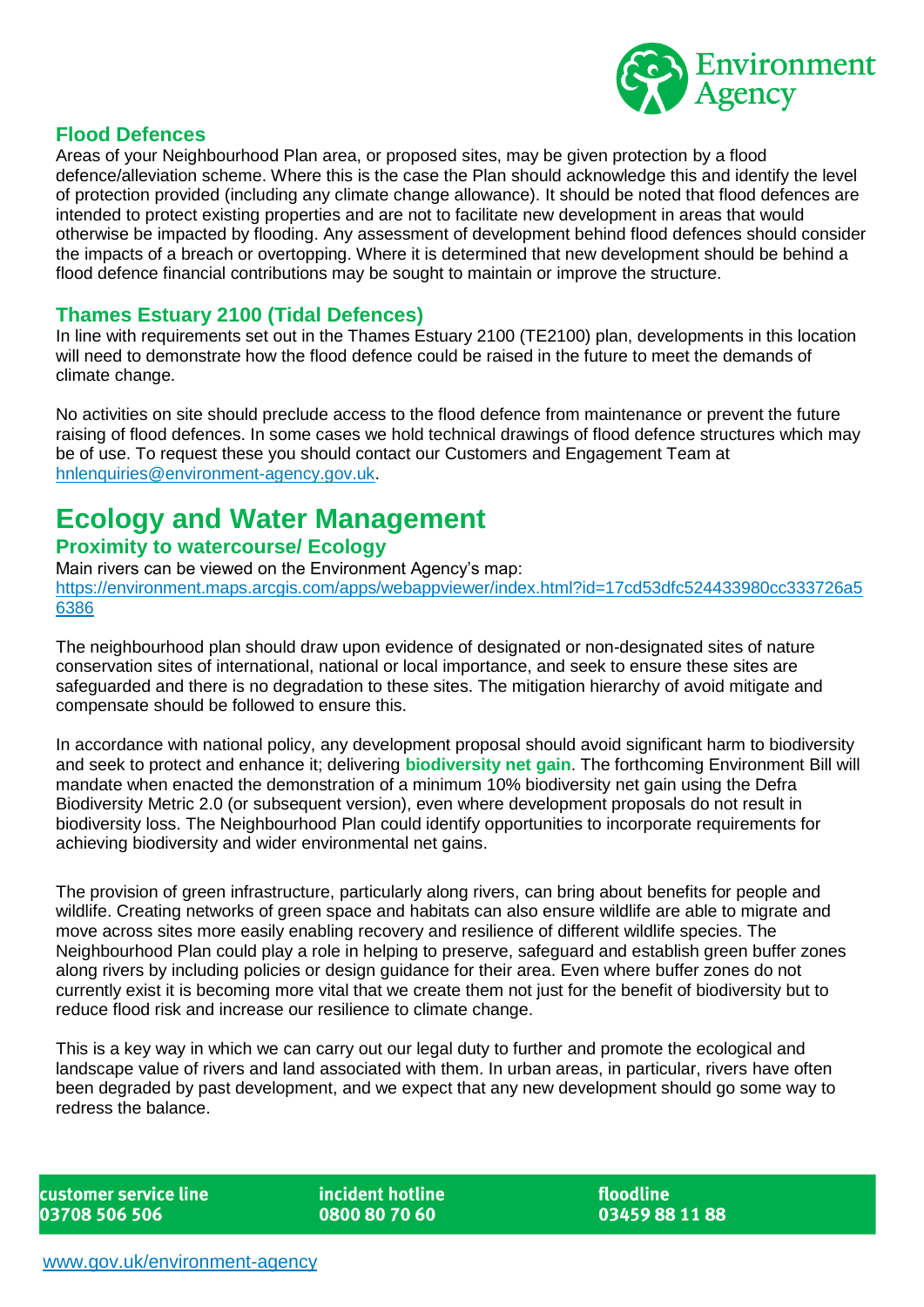

Neighbourhood Plans provide an opportunity to promote river restoration and enhancements helping us all to achieve the targets to improve waterbodies as part of the Water Framework Directive (WFD). There should be no deterioration in water quality and development should bring about improvements to the ecological status of any water body. Local WFD catchment data for the rivers in your area can be obtained from: [http://environment.data.gov.uk/catchment-planning/RiverBasinDistrict/.](http://environment.data.gov.uk/catchment-planning/RiverBasinDistrict/) We have identified WFD action measures for specific locations or whole reaches of watercourse (e.g. river bank restoration, improving fish passage, etc) and can be obtained from [hnlenquiries@environment-agency.go.uk](mailto:hnlenquiries@environment-agency.go.uk) on request.

Objectives to achieve WFD improvements across all sectors are outlined in the Thames River Basin Management Plan (RBMP) [\(https://www.gov.uk/search?q=River+Basin+Management+Plans\)](https://www.gov.uk/search?q=River+Basin+Management+Plans).

An assessment of the potential impacts of the Neighbourhood Plan on watercourses under WFD should be included within the SEA/SA appraisal, making use of the datasets available above.

## **Groundwater Quality**

#### **Development must not cause pollution to the water environment. Aquifers and Source Protection Zones**

Some of your local area, and specific potential site allocations, may be located upon or within aquifers and Source Protection Zones (link below). SPZ 1 is especially sensitive. You might consider these within your Plan and when allocating sites. The relevance of the designation and the potential implication upon development proposals should be seen with reference to our Groundwater Protection guidance: <https://www.gov.uk/government/collections/groundwater-protection>

To see if a proposed development is located within a Source Protection Zone, please use our online map: <https://www.gov.uk/guidance/groundwater-source-protection-zones-spzs>

#### **Land Contamination**

You must consider land contamination when preparing your plan. Managing it during development is key to addressing past contamination and preventing further impacts during development.

You can establish if a site may be contaminated in several ways. Your Local Authority may hold a register of sites it knows to be contaminated. A list of potentially contaminated sites can be accessed on the following link:

[https://www.claire.co.uk/useful-government-legislation-and-guidance-by-country/76-key-documents/198](https://www.claire.co.uk/useful-government-legislation-and-guidance-by-country/76-key-documents/198-doe-industry-profiles) [doe-industry-profiles](https://www.claire.co.uk/useful-government-legislation-and-guidance-by-country/76-key-documents/198-doe-industry-profiles)

We recommend you contact your Local Authority's Environmental Health team who may hold records on known/potential land contamination. Please note our primary concern is with regards to water quality. Your Local Authority's Environmental Health team will advise you on issues related to human health.

Your plan may include areas which are located on aquifers and Source Protection Zones. These areas represent the most sensitive and highest risk in terms of potential pollution to protected groundwater supplies, some of which are used for drinking water. These should be considered within your plan if growth or development is proposed here. Further information can be accessed on the following links:

*Guiding principles for the Land Contamination* 

[https://www.claire.co.uk/useful-government-legislation-and-guidance-by-country/192-guiding-principles-for](https://www.claire.co.uk/useful-government-legislation-and-guidance-by-country/192-guiding-principles-for-land-contamination-gplc)[land-contamination-gplc](https://www.claire.co.uk/useful-government-legislation-and-guidance-by-country/192-guiding-principles-for-land-contamination-gplc)

customer service line 03708 506 506

incident hotline 0800 80 70 60